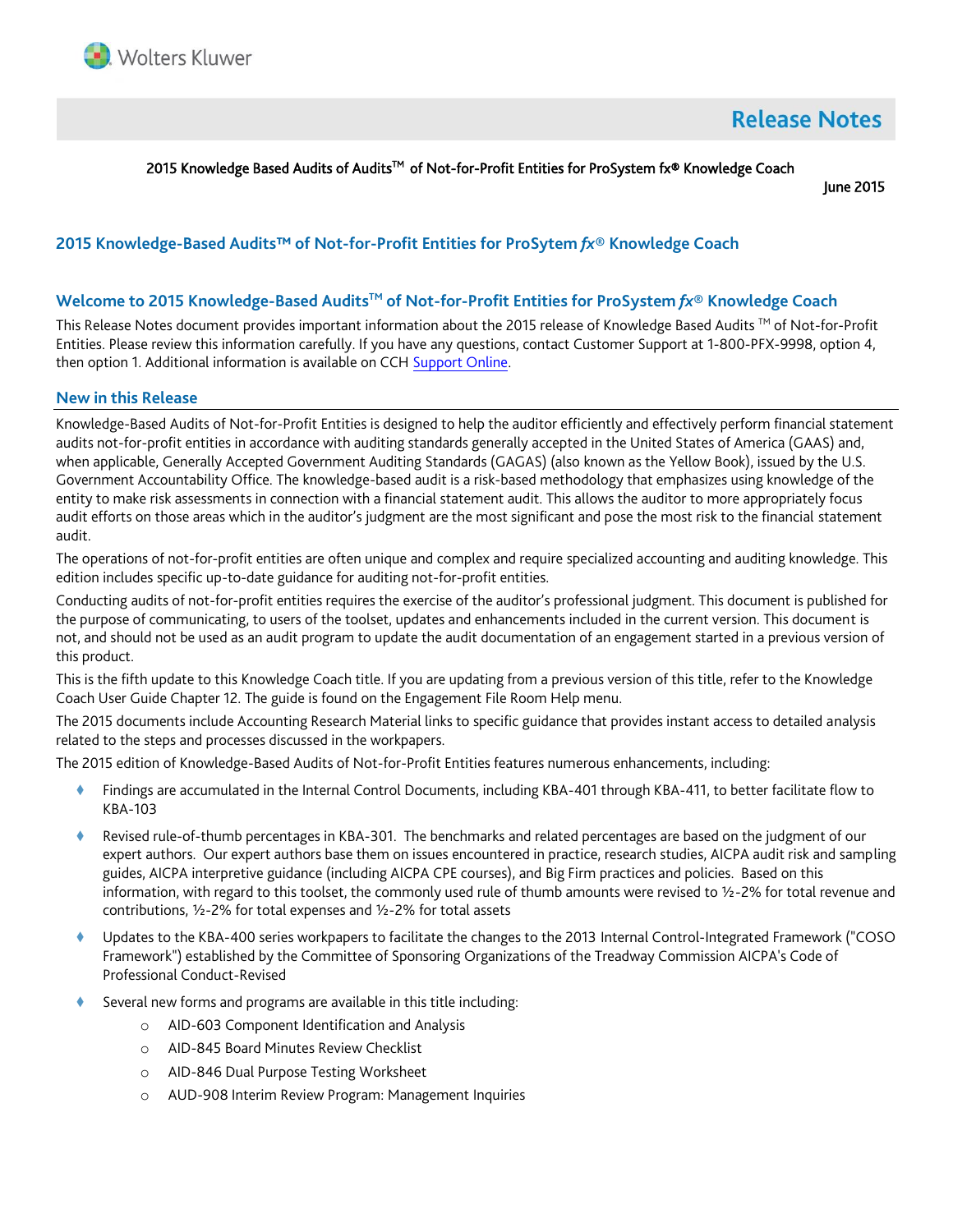o RPT-0902 Unmodified Opinion: Comparative Financial Statements

For more information on specific program enhancements, review the 2015 Not-for-Profit Entities Overview for Knowledge Coach Users available at the following link or in the binder through the KCO-001 workpaper.

[https://support.cch.com/updates/KnowledgeCoach/pdf/guides\\_tab/2015%20NFP%20Entities%20Title%20Overview%20for%20Know](https://support.cch.com/updates/KnowledgeCoach/pdf/guides_tab/2015%20NFP%20Entities%20Title%20Overview%20for%20Knowledge%20Coach%20Users.pdf) [ledge%20Coach%20Users.pdf](https://support.cch.com/updates/KnowledgeCoach/pdf/guides_tab/2015%20NFP%20Entities%20Title%20Overview%20for%20Knowledge%20Coach%20Users.pdf)

In addition, forms and practice aids throughout have been updated to include new examples and tips and, where applicable, to take into account:

New literature, standards, and developments, reflected in the following current audit and accounting guidance:

- Statements on Auditing Standards (SASs):
- 2013 Internal Control-Integrated Framework (Framework) established by the Committee of Sponsoring Organizations of the Treadway Commission AICPA's Code of Professional Conduct—Revised
- AICPA Statement on Quality Control Standards (SQCSs) No. 8, A Firm's System of Quality Control (Redrafted)
- FASB Accounting Standards Codification as of March 31, 2015, including Accounting Standards Update (ASU) No. 2015-02— Consolidation (Topic 810): Amendments to the Consolidation Analysis.

#### **Additional Information on Knowledge Coach and the KBA Methodology**

Knowledge-Based Audit (KBA) Methodology - Allows the results of one set of procedures to become the input for the next. The key components of the KBA methodology include:

- An Overview that guides auditors through the methodology;
- Knowledge-Based Audit documents, integral to the risk assessment and overall audit processes, which contain steps and procedures required by GAAS;
- Customizable Audit Programs that take auditors through related steps and procedures;
- Practice Aids to help auditors complete steps or processes outlined in the Knowledge-Based Audit documents and Audit Programs;
- Auditor's Reports that provide a variety of sample auditor's opinions on audited financial statements; and
- Correspondence documents that provide sample letters to be used to comply with GAAS requirements and in many other common situations.
- The AICPA's Auditing Standards Board's (ASB) Risk Assessment Standards The practice aids and tools in the 2014 Knowledge-Based Audits of Not-for-Profit Entities are designed around the AICPA's risk assessment and clarified standards to assist auditors of nonpublic not-for-profit entities by:
	- Facilitating compliance with GAAS and GAGAS;
	- Encouraging more effective audits through tailored audit programs and comprehensive practice aids;
	- Helping auditors to focus on and respond to identified audit risks; and
	- Enhancing audit documentation.

#### ProSystem fx® Knowledge Coach

 ProSystem fx® Knowledge Coach functionality allows auditors to use the Knowledge-Based-Audit methodology more efficiently by eliminating the need for duplicate entry of the same information, tailoring audit documentation to each particular engagement, and documenting the link between risks identified and procedures performed. AUD-100 Tailoring Question Workpaper is a document in Knowledge Coach that presents engagement-level questions designed to aid in tailoring the engagement documentation to fit each client. Completing the questions helps the auditor avoid duplication and unnecessary workpapers.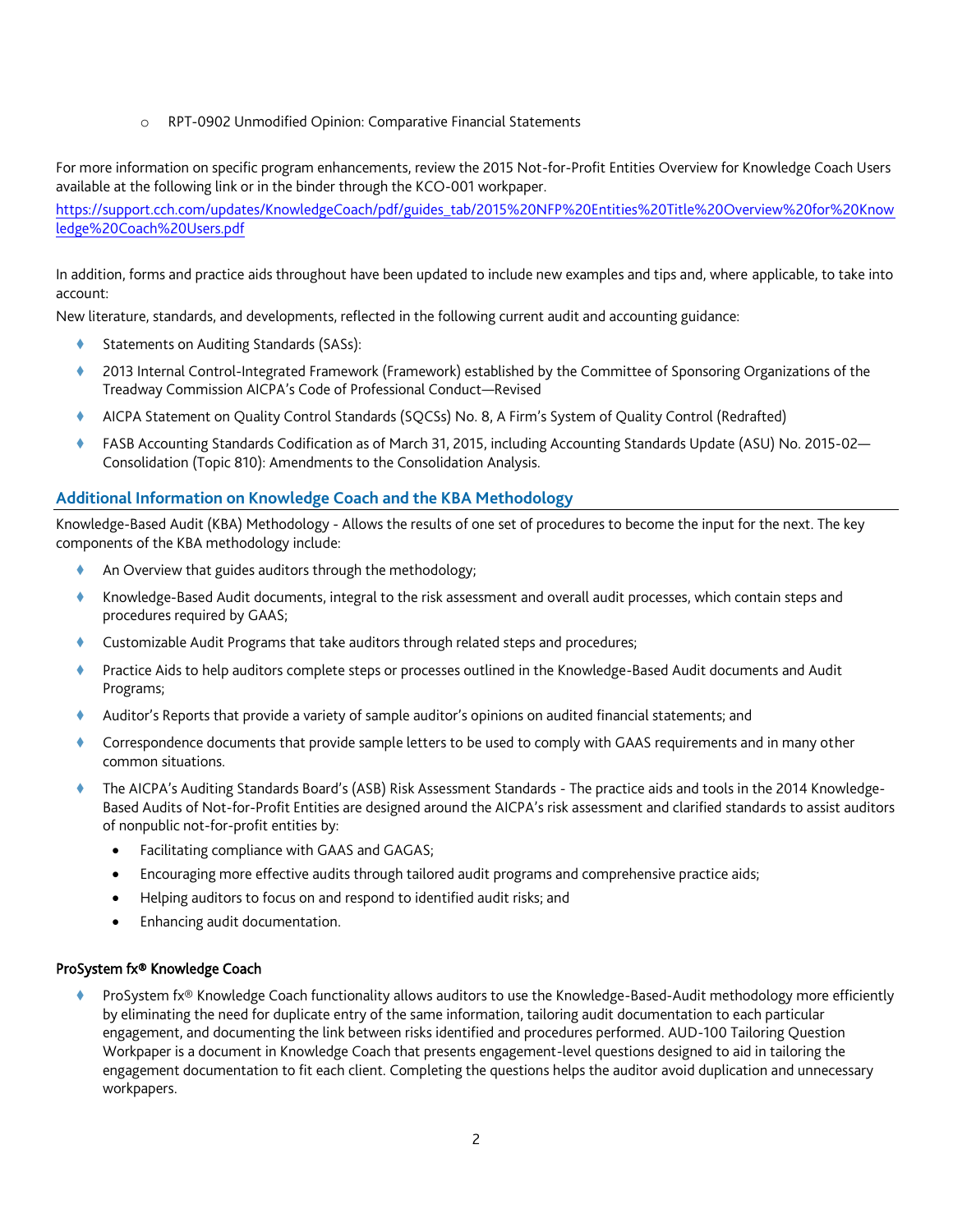- Before you begin your audit, please review the guidance in AUD-101 Overall Audit Program. This workpaper is intended to be your road map through a Knowledge-Based Audit methodology. You should start your audit with AUD-100 Tailoring Question Workpaper and AUD-101 Overall Audit Program.
- Risks can be captured via the Risk Summary task pane from any Knowledge Coach workpaper by the current editor of KBA-502 Summary of Risk Assessments. This allows the user to continuously assess risks during the engagement. Several workpapers prompt the consideration of the presence of risks, but the Risk Summary task pane must be used to document those risks. All documented risks flow to the Risk Summary. To ensure risks show in findings tables, make sure to check the "workpaper identified in" field of the Risk pane.
- Information Flow helps cut down on the time spent duplicating information across forms. In addition, the flow of consistent information ensures that information and updates to information are not missed between workpapers. Drill-down functionality helps the user navigate quickly to the source of the information, aiding in the review of the audit file.
- Diagnostics help keep track of unresolved issues like unanswered questions, incomplete risks, program steps not linked to risks or relevant assertions, missing workpaper, and more.
- Links to Accounting Research Manager (ARM)-If you subscribe to an ARM library that includes audit content, you can link directly to source material from Resources within Knowledge Coach workpapers. These links have been updated to reference to the accounting standards under the FASB Accounting Standards Codifications and the auditing standards issued by the AICPA. Also, if you subscribe to the Knowledge-Based Audits of Not-for-Profit Entities Guide on ARM, you can take advantage of links to the audit guide material from within the Knowledge Coach documents.
- Interpretive Guidance is integrated into each Knowledge Coach template through the Tips view of each new task pane. Informational features include Practice Points, Examples, Optional Workpapers, and Resources to help auditors work more effectively and efficiently. You can also navigate from Resources within a document or the tip pane directly to CCH's Accounting Research Manager and industry audit guides by simply clicking on the Reference.

#### Important Notes

- Make sure to save changes to workpapers before closing the workpaper or the binder to ensure data is correctly updated.
- If your Current Editor Knowledge Coach MS® Word workpapers become read-only or crash, please do the following:
- Keep the binder with the affected workpapers open.
- Highlight the workpaper in the binder window and go to Tools > Save Knowledge Coach Answers.
- Knowledge Coach cannot be used within the Shared File Room (SFR) feature of Engagement. However, Knowledge Coach workpapers can be shared across team members through check in, check out, workpaper assignment, syncing to the central file room and through peer-to-peer sync in the same way other Engagement workpapers are shared.

#### System Requirements

- This title MUST be used with ProSystem *fx* ® Engagement version 7.1, ProSystem *fx*® Knowledge Coach version 2.1, and 2014 Financial Statement Base v4 and higher. If you are upgrading from ProSystem *fx*® Engagement 7.0 or lower please contact Technical Support at 1-800-PFX-9998, option 4 for detailed instructions.
- A minimum of 4GB of RAM is required for optimal performance when opening and navigating through ProSystem *fx*® Knowledge Coach workpapers.

#### **Download Instructions**

Download the 2015 Knowledge Based Audits of Not-for-Profit Entities from the ProSystem *fx* ®Knowledge Coach Updates section of the ProSystem *fx*® Engagement Support Web site at the following URL: [http://support.cch.com/updates/KnowledgeCoach,](http://support.cch.com/updates/KnowledgeCoach) then select the Knowledge Coach Series and Download file link next to the 2015 Knowledge-Based Preparations, and/or 2015 Knowledge-Based Compilations, and/or the 2015 Knowledge-Based Reviews titles. On some occasions the content package file (.KCP) will download with the extension changed to .ZIP. If this occurs, please change the extension of the downloaded file to KCP using all capital letters. You must install the 2014 Financial Statement Base v4 title before installing the2015 Knowledge Based Audits of Not-for-Profit Entities.

The Financial Statement Base title is also available at the following link[: http://support.cch.com/updates/KnowledgeCoach](http://support.cch.com/updates/KnowledgeCoach)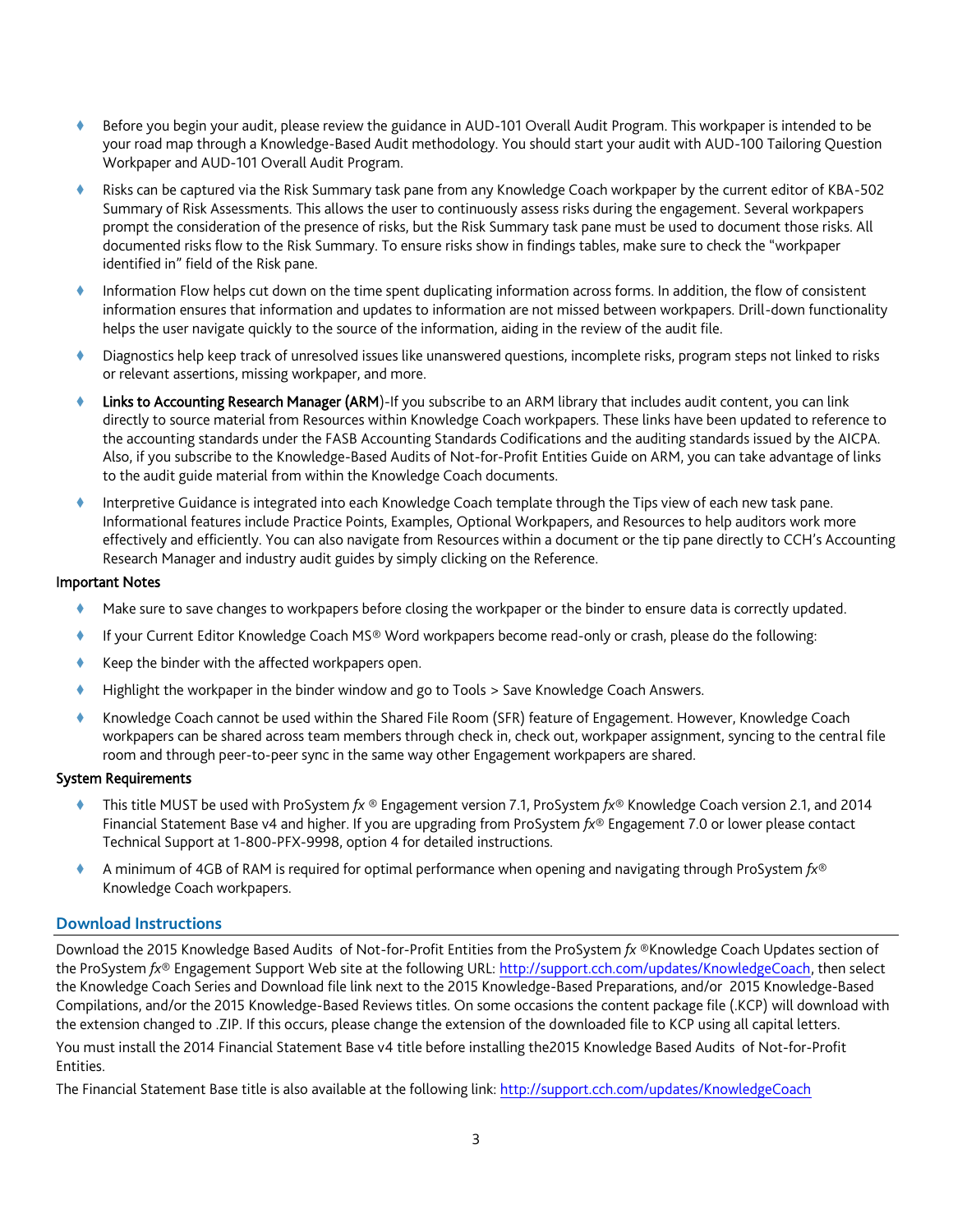If you have already installed this title for 2014 Knowledge-Based Audits of Commercial Entities, ensure you have the latest Knowledge Coach Content Update installed.

Important: ProSystem *fx*® Engagement version 7.1 or higher and Knowledge Coach version 2.1 must be installed on the computer in order to install this Knowledge Coach title. Additional requirements include Microsoft® Office 2007, Microsoft® Office 2007 Primary Interop Assemblies (PIA) and Visual Studio® 2005 Tools for the Office Second Edition Runtime, Visual Studio® Tools for Office System Runtime version 3.0, and Visual Studio® Tools for the Office System 3.0 Runtime Service Pack 1., Visual Studio® Tools for Office Runtime 4.0 (VSTOR) (32-bit version for 32-bit OS and 64-bit version for 64-bit OS).

The 2015 Knowledge-Based Not-for-Profit Entities (6/12/15). KCP download is a proprietary file that must be installed from within Engagement. Save this KCP file to a location on your local drive and follow the Installation Instructions included in the Release Bulletin.

#### **Installation Instructions**

Once you have downloaded your Knowledge Coach title, you will need to add it to the list of titles within ProSystem *fx* ® Engagement. The only additional system requirement is approximately 75MB of disk space to store your Knowledge Coach Program content files. Please refer to the ProSystem *fx* ® Engagement with Knowledge Coach Release Notes for any other system requirements.

After downloading the 2015 Knowledge Based Audits of Not-for-Profit Entities, do the following:

- Launch the ProSystem *fx* ® Engagement Workpaper Management application so that the Local File Room is displayed. Select Tools > Knowledge Coach Titles.
- The Knowledge Coach Titles window will be displayed.
- Choose Add Title.
- Browse to the title package file (\*.KCP) that you previously downloaded from the ProSystem *fx* ® Knowledge Coach Support Web site.
- Choose Open.
- The system will display a progress indicator while the title package is added. You will receive a message that the title has been successfully installed once the process is complete.

Once the title is added, you must release it, so that other staff members in your firm can use it. You may also wish to "unrelease" previous versions of the title.

To unrelease a title:

- Select a version of the KBA Not-for-Profit Entities titles.
- Choose Unrelease Title. The date will be removed from the Date released column and staff that do not have the staff group property right to insert unreleased titles will not be able to insert the unreleased titles into a binder.

Note: You can determine this access in the ProSystem *fx*® Engagement Admin module by selecting a staff group and choosing File > Properties > Content "Insert Knowledge Coach workpapers from unreleased titles" option.

To release a title:

- Select one of the Knowledge Coach titles in the list that has been added but is not yet released.
- Choose Release Title. The current date and time will be displayed in the Date released column, and the status will change to "Released."

Note: You must add and assign a Knowledge Coach module as well as the Knowledge Coach title license in the ProSystem *fx* ® Engagement Administrator before using the workpapers.

Important: Once the 2015 Knowledge-Based Not-for-Profit Entities titles have been added and released, they will be automatically deployed to other staff members when they login to the "Office" location, or when they synchronize a binder that contains Knowledge Coach workpapers from this title.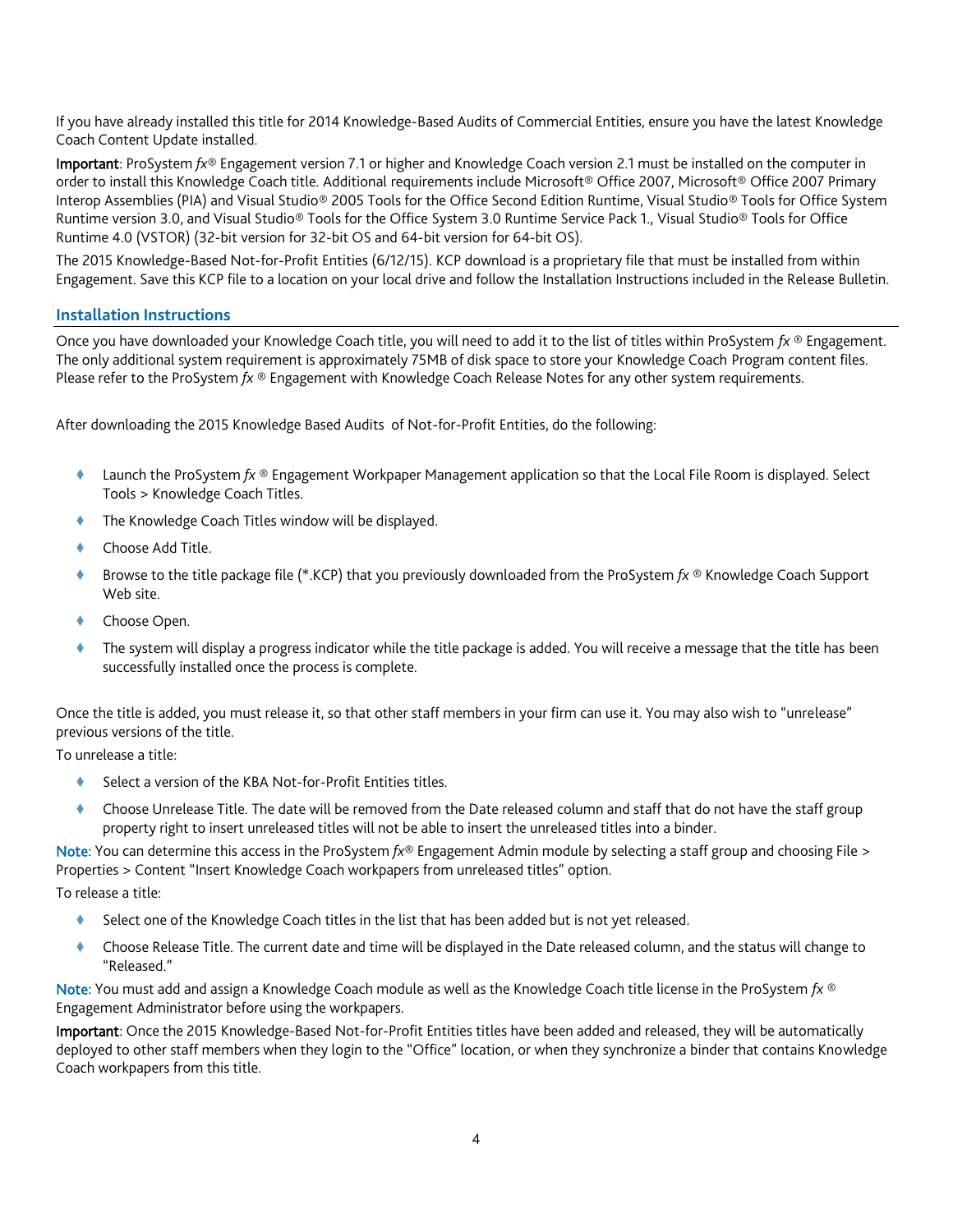#### **Online Permission Key**

Permission key files may be downloaded from our Web site a[t https://prosystemfxsupport.tax.cchgroup.com/permkey/download.aspx](https://prosystemfxsupport.tax.cchgroup.com/permkey/download.aspx)  or when adding or updating the new licenses within ProSystem *fx*® Engagement with Knowledge Coach version 7.1 and higher. After updating the license file in the ProSystem *fx*® Engagement Admin module, licenses need to be assigned to the staff who will use 2015 Knowledge-Based Preparation, Compilations and Reviews.

If you have not already established a Single Sign-on (SSO) account with Customer Service, we urge you to do so at this time. Permission keys are no longer generally distributed via floppy diskette. You can choose to continue receiving the diskette by going to <https://prosystemfxsupport.tax.cchgroup.com/service/accountadmin/> , clicking the Firm Administration link, and making the appropriate selection (SSO access is required), or by contacting Customer Service at 1-800-PFX-9998, option 4.

#### **Accounting Research Manager**

CCH's Accounting Research Manager is the most comprehensive, up-to-date and objective online database of financial reporting literature. It includes all authoritative and proposed accounting, auditing, and SEC literature, plus independent, expert-written interpretive guidance.

Our Weekly Summary email newsletter highlights the key developments of the week, giving you assurance that you have the most current information. It provides links to new FASB, AICPA, SEC, EITF, and IASB authoritative and proposal-stage literature, plus guidance from financial reporting experts.

Our team of content experts updates the system on a daily basis, so you can stay as current as possible. What's more, our experts attend critical, standard-setting meetings and summarize the results for you, which means you'll learn of newly released literature and deliberations of current financial reporting projects as soon as they occur! Plus, you'll benefit from their easy-to-understand technical translations. Our expert's interpretations clearly lay out what the rules mean from your perspective.

Also available in the Knowledge-Based Not-for-Profit Entities title, a guide that helps you comply with the most recent professional standards and guidance for the conduct of compilations and reviews and to integrate the use of practice aids, tools, and other resources with its guidance. This publication supplements and complements the Knowledge-Based documents that are available in Knowledge Coach.

With Accounting Research Manager, you maximize the efficiency of your research time, while enhancing your results. Learn more about our content, our experts, and how you can request your free trial by visiting [http://www.accountingresearchmanager.com.](http://www.accountingresearchmanager.com/) You can also access the Accounting Research Manager Web site by selecting the item in ProSystem *fx* ® Engagement from the Guidance tab on the Shortcuts bar in the Binder window.

Reference to Accounting Research Manager (ARM) – If you subscribe to an ARM library that includes not-for-profit content, you can link directly to source material from Resources within Knowledge Coach documents. These links have been updated to refer to the accounting standards under the FASB Accounting Standards Codifications. Also, if you subscribe to the Knowledge-Based Not-for-Profit Entities Guide on ARM, you can take advantage of references to the guide material from within the Knowledge Coach documents.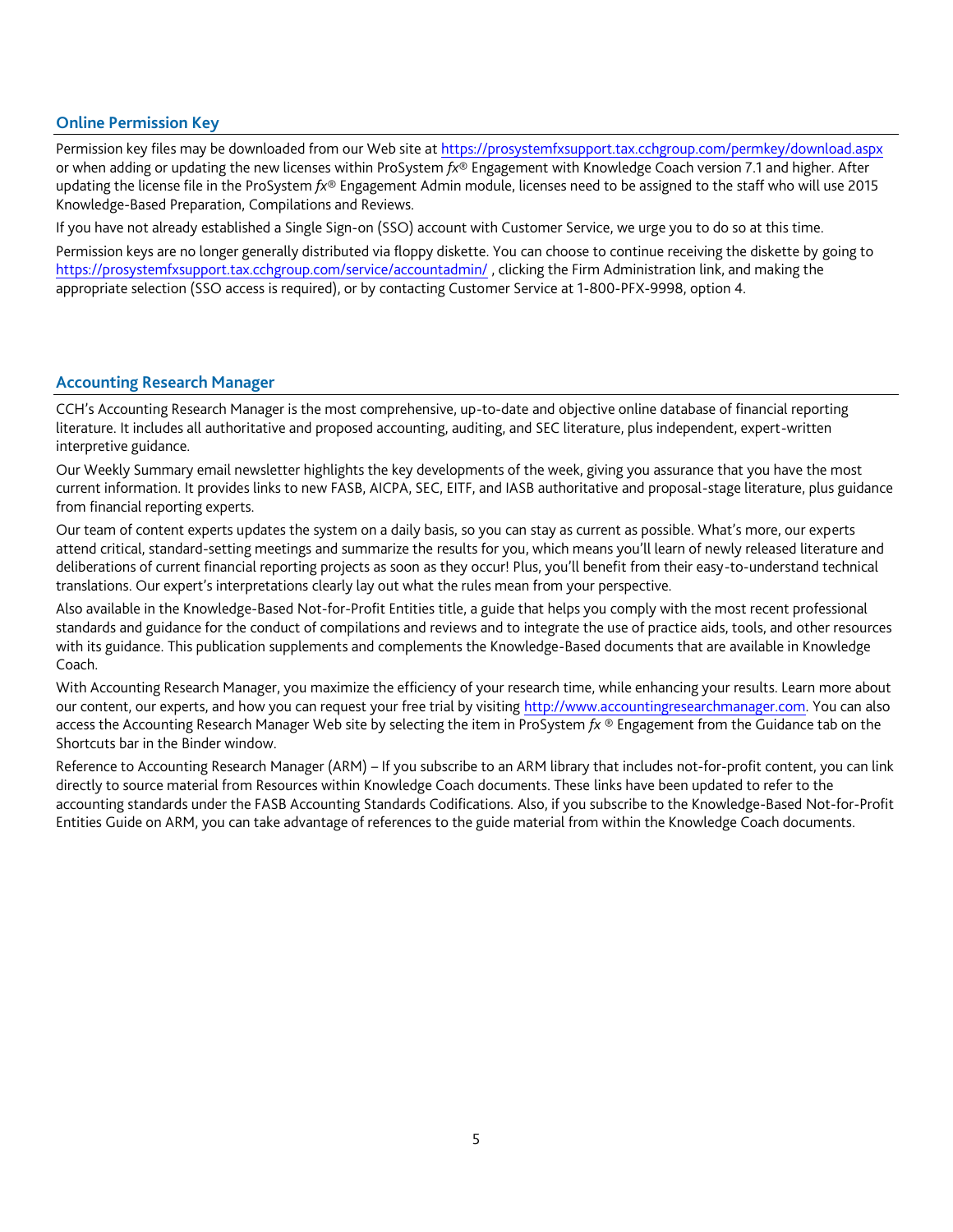### **Using Your Knowledge Coach Content**

To use your Knowledge Coach Workpaper Templates, open a binder in ProSystem *fx*® Engagement, select the workpaper tab into which you would like to insert the workpaper, and select New Knowledge Coach Workpaper from the toolbar or File menu. The New Knowledge Coach Workpaper dialog appears (Figure 1).

Select the New Knowledge Coach Title with the content you would like to use. You can only select titles you have installed. The information displayed changes to reflect the workpaper organization available for the selected title. Select the Knowledge Coach Workpaper Templates to insert into your binder and click OK. The Selected Workpaper Properties dialog appears. Each workpaper name is automatically loaded into the Name field. Add a workpaper index in the Index field and make any Name modifications you desire. You can also modify the tab location or the roll forward settings for each workpaper. Then click OK. The integrated Knowledge Coach workpaper is now inserted into your engagement binder. For more information on how to use Knowledge Coach workpapers in your binder, see the Knowledge Coach User Guide.



#### Figure 1 - New Knowledge Coach Workpaper

| Download<br>Description:  | 2015 Knowledge-Based Audits of Not-for-Profit Entities<br>Title                              |
|---------------------------|----------------------------------------------------------------------------------------------|
| Version:                  | Engagement v. 7.1 with Knowledge Coach 2.1 or higher and<br>2014 Financial Statement Base v4 |
| Release Date:             | June 2015                                                                                    |
| File size:                | 18MB                                                                                         |
| Approx. Download<br>Time: | 42 minutes at 56 kbps                                                                        |
| License:                  | <b>Full Version</b>                                                                          |
| Platforms:                | Windows® Vista® 7, 8 and 8.1                                                                 |
| Office:                   | Microsoft <sup>®</sup> Office 2007 required                                                  |

#### **Contact Information**

◆ For a demo or to purchase additional titles as they become available 1-800-PFX-9998, option 1